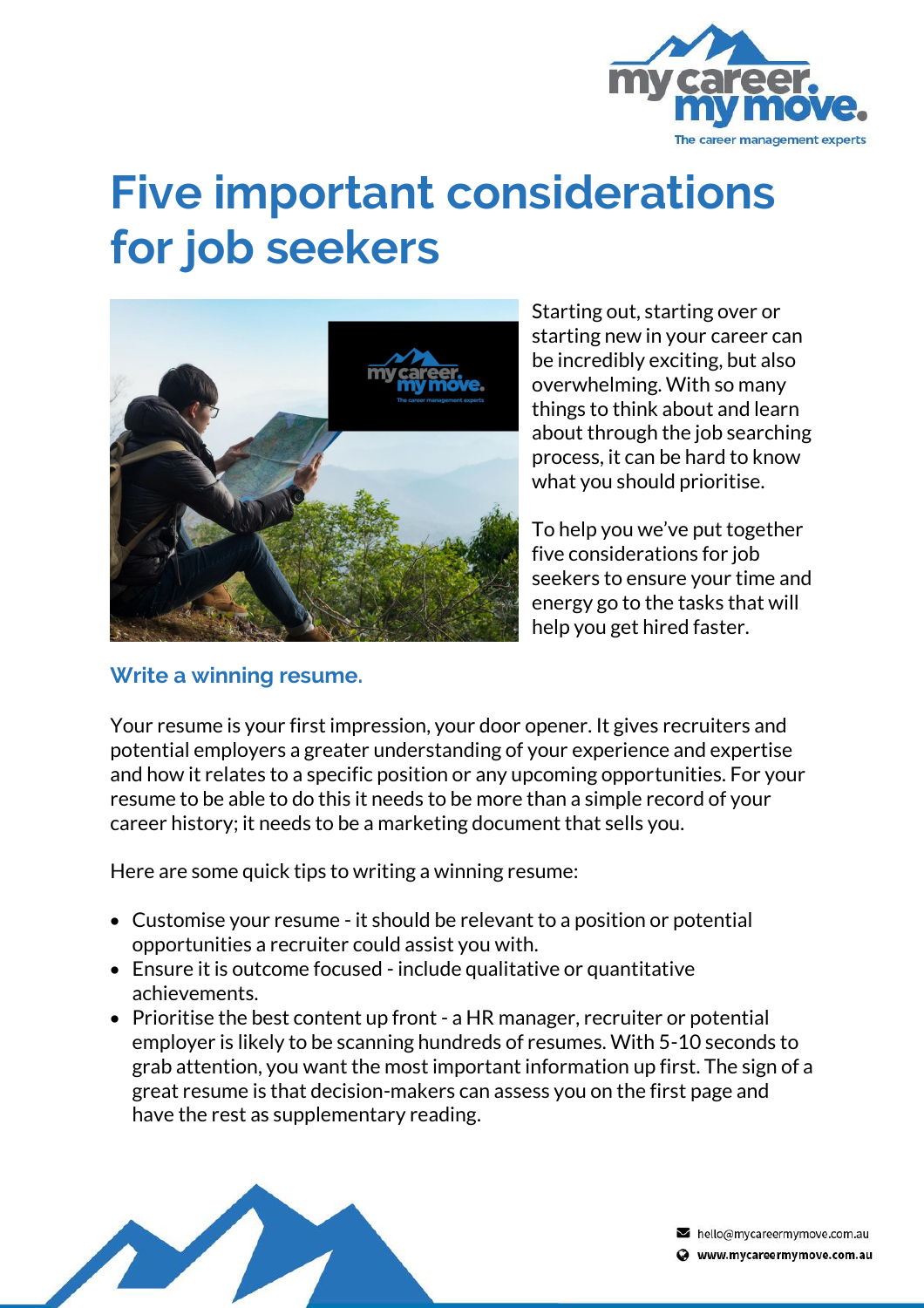

### **Increase your visibility through social media.**

It should come as no surprise that in this day and age HR Managers, recruiters and potential employers will check out your social media accounts, specifically LinkedIn, to get a greater understanding of your expertise, experience and influence. A well presented LinkedIn profile with great connections can say a lot about you and your value as an employee.

Here are some quick tips for improving your visibility on LinkedIn:

- Don't copy and paste your resume while you may have a winning resume now following the tips above, don't think you can copy and paste into your LinkedIn profile! Your LinkedIn profile should be your introduction and a rapport builder. Explain your experience and expertise in the same way you would if you were talking to someone.
- Get endorsements and recommendations ask clients, colleagues and employers (past and present) to endorse your key skills and provide you with recommendations.

### **Make it easy for recruiters to work with you.**

Recruiters can be great connections for you through the job searching process, after all, they are often in touch with a lot of employers and usually know about roles before they are advertised. But like any working relationship, it is give-andtake.

Here are some quick tips for working with recruiters:

- Know your career goals when you know what you want and know the value you bring to an organisation you make it easy for a recruiter to be targeted in their job search for you.
- Be open to feedback remember they deal with hundreds of candidates and resumes so if they give you advice and offer suggestions it's best to listen!
- Be contactable make it easy for a recruiter to get in touch with you and in the instance that you do miss their call, make sure you get back to them quickly opportunities don't wait.



hello@mycareermymove.com.au Www.mycareermymove.com.au